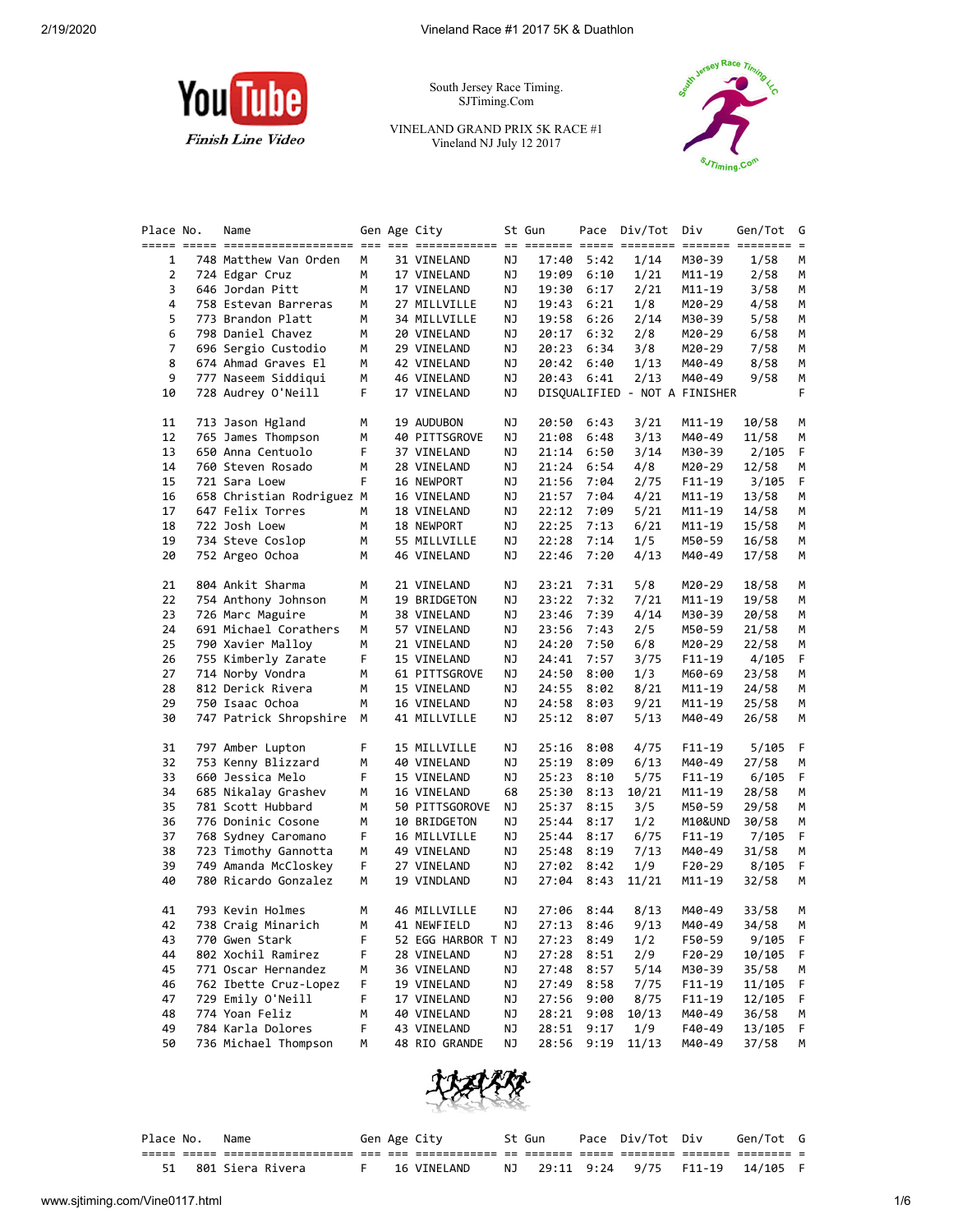| 52  | 740 Peter Monaghan        | M | 62 STRATFORD       | ΝJ  | 29:14 | 9:25        | 2/3   | M60-69     | 38/58  | M |
|-----|---------------------------|---|--------------------|-----|-------|-------------|-------|------------|--------|---|
| 53  | 795 Latoya Murray         | F | 30 VINELAND        | NJ  | 29:19 | 9:26        | 6/14  | M30-39     | 15/105 | F |
| 54  | 744 Isaiah McCullough     | М | 14 VINELAND        | ΝJ  | 29:34 | 9:31        | 12/21 | M11-19     | 39/58  | М |
| 55  | 809 Kaitlin Steffenhage F |   | 31 GLASSBORO       | ΝJ  | 29:55 | 9:38        | 7/14  | M30-39     | 16/105 | F |
| 56  | 727 Nayeh Garcia          | F | 18 BRIDGETON       | ΝJ  | 29:57 | 9:39        | 10/75 | $F11-19$   | 17/105 | F |
| 57  | 778 Jason Harrell         | М | 43 MAYS LANDING NJ |     | 30:01 | 9:40        | 12/13 | M40-49     | 40/58  | M |
| 58  | 779 Aubrey Harrell        | F | 08 MAYS LANDING NJ |     | 30:02 | 9:40        | 1/1   | F10&UND    | 18/105 | F |
| 59  | 756 Dylan Zarate          | М | 11 VINELAND        | NJ  | 30:13 | 9:44        | 13/21 | M11-19     | 41/58  | М |
| 60  | 733 Toni Coslop           | F | 49 MILLVILLE       | NJ. | 30:29 | 9:49        | 2/9   | F40-49     | 19/105 | F |
|     |                           |   |                    |     |       |             |       |            |        |   |
| 61  | 794 Mark Shepard          | M | 58 VINELAND        | ΝJ  | 30:32 | 9:50        | 4/5   | M50-59     | 42/58  | М |
| 62  | 719 Koreah Stratton       | F | 16 VINELAND        | ΝJ  | 30:45 | 9:54        | 11/75 | $F11 - 19$ | 20/105 | F |
| 63  | 690 Michael Fien          | М | 14 VINELAND        | ΝJ  | 30:48 | 9:55        | 14/21 | M11-19     | 43/58  | М |
| 64  | 764 Carlos Roman          | M | 65 BRIDGETON       | ΝJ  | 30:52 | 9:57        | 3/3   | M60-69     | 44/58  | M |
| 65  | 775 Balvi Tinoa           | М | 25 VINELAND        | ΝJ  |       | 30:58 9:58  | 7/8   | M20-29     | 45/58  | М |
| 66  | 715 Denise Vondra         | F | 62 PITTSGROVE      | NJ  |       | 31:17 10:05 | 1/1   | F60-69     | 21/105 | F |
| 67  | 697 Rosalie Crescenzi     | F | 17 VINELAND        | ΝJ  |       | 31:36 10:11 | 12/75 | $F11-19$   | 22/105 | F |
| 68  | 720 Aaniya Burroughs      | F | 17 VINELAND        | ΝJ  |       | 31:52 10:16 | 13/75 | $F11 - 19$ | 23/105 | F |
| 69  | 657 Xavier Gonzales       | М | 14 VINELAND        | NJ  |       | 32:02 10:19 | 15/21 | M11-19     | 46/58  | М |
| 70  | 792 Leanne Kuhn           | F | 24 MILLVILLE       | ΝJ  |       | 32:04 10:20 | 3/9   | $F20-29$   | 24/105 | F |
|     |                           |   |                    |     |       |             |       |            |        |   |
| 71  | 675 Katylynn Kewitt       | F | 16 BRIDGETON       | ΝJ  |       | 32:10 10:22 | 14/75 | $F11 - 19$ | 25/105 | F |
| 72  | 735 Amanda Grissman       | F | 21 VINELAND        | NJ  |       | 32:16 10:24 | 4/9   | $F20-29$   | 26/105 | F |
| 73  | 763 Kayla Garci           | F | 18 VINELAND        | NJ  |       | 32:22 10:25 | 15/75 | $F11 - 19$ | 27/105 | F |
| 74  | 772 Leticia Hernandez     | F | 35 VINELAND        | ΝJ  |       | 32:44 10:33 | 8/14  | M30-39     | 28/105 | F |
| 75  | 800 Marita Soto           | F | 39 VINELAND        | ΝJ  |       | 32:48 10:34 | 9/14  | M30-39     | 29/105 | F |
| 76  | 694 Ashley Matias         | F | 14 VINELAND        | ΝJ  |       | 32:57 10:37 | 16/75 | F11-19     | 30/105 | F |
| 77  | 716 Ezriela Chaniz-Rico F |   | 15 VINELAND        | NJ  |       | 32:58 10:37 | 17/75 | $F11 - 19$ | 31/105 | F |
| 78  | 785 Eduardo Dolores       | M | 46 VINELAND        | ΝJ  |       | 33:09 10:41 | 13/13 | M40-49     | 47/58  | M |
| 79  | 649 Katia Antonetti649    | F | 15 VINELAND        | NJ  |       | 33:17 10:43 | 18/75 | $F11 - 19$ | 32/105 | F |
| 80  | 741 Barbara Carrita       | F | 52 VINELAND        | ΝJ  |       | 33:19 10:44 | 2/2   | F50-59     | 33/105 | F |
|     |                           |   |                    |     |       |             |       |            |        |   |
| 81  | 737 Elizabeth Cooney      | F | 43 VINELAND        | NJ  |       | 33:37 10:50 | 3/9   | F40-49     | 34/105 | F |
| 82  | 805 Cynthia Lascrez       | F | 17 VINELAND        | ΝJ  |       | 33:47 10:53 | 19/75 | $F11-19$   | 35/105 | F |
| 83  | 806 Breanna Suppi         | F | 18 VINELAND        | ΝJ  |       | 33:48 10:53 | 20/75 | $F11 - 19$ | 36/105 | F |
| 84  | 730 Colby Martinez        | M | 16 VINELAND        | NJ  |       | 34:15 11:02 | 16/21 | M11-19     | 48/58  | М |
| 85  | 803 Jose Casa             | М | 30 VINELAND        | ΝJ  |       | 34:17 11:02 | 10/14 | M30-39     | 49/58  | М |
| 86  | 810 Katiushka Nazario     | F | 15 VINELAND        | ΝJ  |       | 34:20 11:04 | 21/75 | $F11-19$   | 37/105 | F |
| 87  | 665 Nyah Marshall         | F | 16 VINELAND        | ΝJ  |       | 34:30 11:07 | 22/75 | $F11-19$   | 38/105 | F |
| 88  | 667 Gizelle Arocho        | F | 15 VINELAND        | ΝJ  |       | 34:48 11:12 | 23/75 | F11-19     | 39/105 | F |
| 89  | 757 Amber Myers           | F | 27 VINELAND        | NJ  |       | 34:48 11:12 | 5/9   | $F20-29$   | 40/105 | F |
| 90  | 766 James Thompson Jr     | М | 15 PITTSGROVE      | ΝJ  |       | 35:43 11:30 | 17/21 | M11-19     | 50/58  | M |
|     |                           |   |                    |     |       |             |       |            |        |   |
| 91  | 688 Aslyn Sanchez         | F | 14 VINELAND        | ΝJ  |       | 35:46 11:31 | 24/75 | F11-19     | 41/105 | F |
| 92  | 711 Kelina Soto           | F | 15 VINELAND        | NJ  |       | 35:46 11:31 | 25/75 | $F11 - 19$ | 42/105 | F |
| 93  | 767 Candice Schwed        | F | 46 VINELAND        | ΝJ  |       | 35:51 11:33 | 4/9   | F40-49     | 43/105 | F |
| 94  | 759 Aliyah Escobar        | F | 15 VINELAND        | ΝJ  |       | 35:55 11:34 | 26/75 | $F11 - 19$ | 44/105 | F |
| 95  | 718 Christina Albrecht    | F | 17 VINELAND        | ΝJ  |       | 35:57 11:35 | 27/75 | F11-19     | 45/105 | F |
| 96  | 745 Kyari Quinones        | F | 15 VINELAND        | ΝJ  |       | 36:13 11:40 | 28/75 | $F11 - 19$ | 46/105 | F |
| 97  | 652 Isabelle Gonzalez     | F | 14 VINELAND        | NJ  |       | 36:13 11:40 | 29/75 | $F11 - 19$ | 47/105 | F |
| 98  | 725 Laura Maguire         | F | 33 VINELAND        | ΝJ  |       | 36:23 11:43 | 11/14 | M30-39     | 48/105 | F |
| 99  | 811 Ramon Nazario         | M | 13 VINELAND        | NJ  |       | 36:29 11:45 | 18/21 | M11-19     | 51/58  | M |
| 100 | 705 Alexandra Orihuela    | F | 13 VINELAND        | NJ  |       | 37:02 11:56 | 30/75 | $F11 - 19$ | 49/105 | F |
|     |                           |   |                    |     |       |             |       |            |        |   |



| Place No. | Name                      |    | Gen Age City     |     | St Gun | Pace        | Div/Tot  | Div        | Gen/Tot G        |     |
|-----------|---------------------------|----|------------------|-----|--------|-------------|----------|------------|------------------|-----|
|           |                           |    | ees essessessess |     |        |             | ======== |            | essesse essesses |     |
| 101       | 707 Emily Jones           | F. | 14 VINELAND      | NJ  |        | 37:17 12:00 | 31/75    | $F11-19$   | 50/105 F         |     |
| 102       | 648 Terence Dawkins       | М  | 13 BRIDGETON     | ΝJ  |        | 37:19 12:01 | 19/21    | $M11 - 19$ | 52/58            | M   |
| 103       | 731 Tara Webb             | F  | 45 VINELAND      | NJ  |        | 37:23 12:02 | 5/9      | $F40-49$   | 51/105           | - F |
| 104       | 742 Stanley Carroll       | M  | 52 GALLOWAY      | NJ. |        | 37:41 12:08 | 5/5      | M50-59     | 53/58            | M   |
| 105       | 712 Jsls Jans Ali         | F  | 15 VINELAND      | NJ. |        | 38:16 12:19 | 32/75    | $F11-19$   | 52/105 F         |     |
| 106       | 709 Zara Elahi            | F. | 14 VINELAND      | NJ. |        | 38:51 12:31 | 33/75    | $F11-19$   | 53/105 F         |     |
| 107       | 799 Selina Eldridge       | F. | 13 VINELAND      | NJ. |        | 38:51 12:31 | 34/75    | $F11-19$   | 54/105 F         |     |
| 108       | 668 Fernando Duran        | м  | 14 VINELAND      | NJ. |        | 39:00 12:34 | 20/21    | $M11 - 19$ | 54/58            | M   |
| 109       | 673 Jennifer Hernandez    | F  | 14 VINELAND      | NJ. |        | 39:18 12:39 | 35/75    | $F11-19$   | 55/105 F         |     |
| 110       | 739 Gabrielle Higbee      | F. | 27 FORTESCUE     | ΝJ  |        | 39:20 12:40 | 6/9      | $F20-29$   | 56/105 F         |     |
|           |                           |    |                  |     |        |             |          |            |                  |     |
| 111       | 807 Elizabeth Lascaarez F |    | 14 VINELAND      | NJ  |        | 39:22 12:41 | 36/75    | $F11-19$   | 57/105 F         |     |
| 112       | 671 Lauren Ruiz           | F. | 15 VINELAND      | NJ  |        | 39:31 12:44 | 37/75    | $F11-19$   | 58/105 F         |     |
| 113       | 654 Nahjae Harris         | F  | 14 VINELAND      | NJ  |        | 39:31 12:44 | 38/75    | $F11-19$   | 59/105 F         |     |
| 114       | 678 Marissa Rivera        | F. | 14 VINELAND      | NJ. |        | 39:32 12:44 | 39/75    | $F11-19$   | 60/105 F         |     |
| 115       | 787 Smirna Hernandez      | F. | 15 BRIDGETON     | NJ. |        | 40:03 12:54 | 40/75    | $F11-19$   | 61/105 F         |     |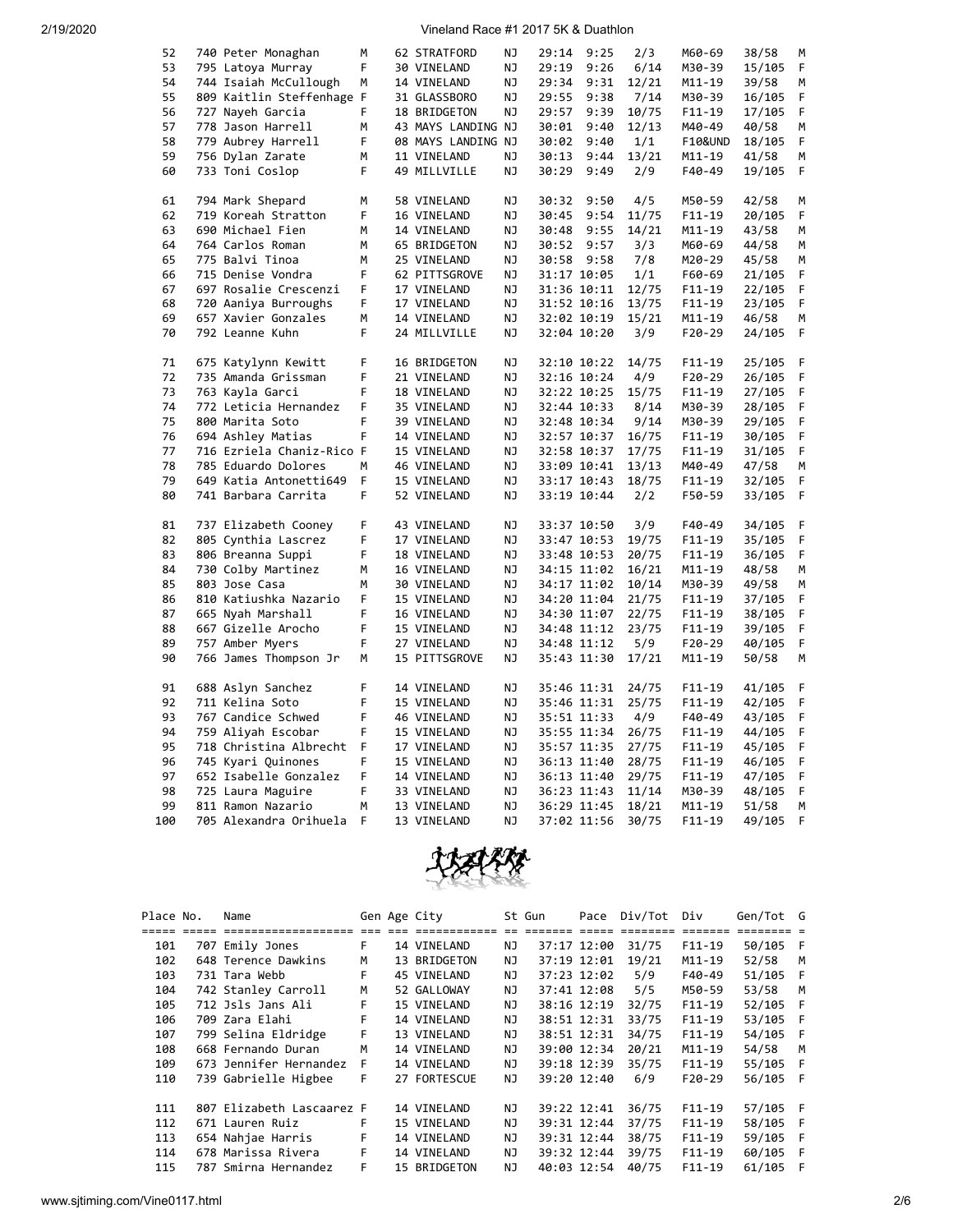| 116 | 746 Suzanne Deans         | F | 46 MILLVILLE   | NJ | 40:46 13:07 | 6/9   | $F40-49$   | 62/105 | $-F$         |
|-----|---------------------------|---|----------------|----|-------------|-------|------------|--------|--------------|
| 117 | 681 Amanda Munix          | F | 15 VINELAND    | NJ | 40:51 13:09 | 41/75 | $F11 - 19$ | 63/105 | F            |
| 118 | 686 Carly D'Arrigo        | F | 15 VINELAND    | NJ | 41:24 13:20 | 42/75 | $F11-19$   | 64/105 | F            |
| 119 | 761 Benjamin Hernandez    | M | 20 BRIDGETON   | NJ | 41:34 13:23 | 8/8   | M20-29     | 55/58  | M            |
| 120 | 682 Janelys Rodriguez     | F | 14 VINELAND    | NJ | 41:45 13:27 | 43/75 | $F11 - 19$ | 65/105 | F            |
|     |                           |   |                |    |             |       |            |        |              |
| 121 | 751 Elva Ochoa            | F | 21 VINELAND    | NJ | 41:47 13:27 | 7/9   | $F20-29$   | 66/105 | - F          |
| 122 | 669 Arianna Ortiz         | F | 14 VINELAND    | NJ | 41:54 13:29 | 44/75 | $F11-19$   | 67/105 | F            |
| 123 | 732 Alexia Clark          | F | 21 VINELAND    | NJ | 41:55 13:30 | 8/9   | $F20-29$   | 68/105 | F            |
| 124 | 683 Nikyah Murphy         | F | 15 VINELAND    | NJ | 42:59 13:51 | 45/75 | $F11 - 19$ | 69/105 | F            |
| 125 | 653 Aniya Maven           | F | 13 VINELAND    | NJ | 43:04 13:52 | 46/75 | $F11 - 19$ | 70/105 | E            |
| 126 | 769 Blanca Rivera         | F | 43 VINELAND    | NJ | 43:37 14:03 | 7/9   | $F40-49$   | 71/105 | F            |
| 127 | 655 Mary Rodriguez        | F | 14 VINELAND    | NJ | 43:38 14:03 | 47/75 | $F11 - 19$ | 72/105 | F            |
| 128 | 662 Madison Fazzolan      | F | 14 VINELAND    | NJ | 43:38 14:03 | 48/75 | $F11-19$   | 73/105 | $\mathsf{F}$ |
| 129 | 672 Shania Ordaz          | F | 14 VINELAND    | NJ | 43:57 14:09 | 49/75 | $F11-19$   | 74/105 | $\mathsf{F}$ |
| 130 | 786 McKayla Hernandez     | F | 16 BRIDGETON   | NJ | 44:01 14:11 | 50/75 | $F11 - 19$ | 75/105 | - F          |
|     |                           |   |                |    |             |       |            |        |              |
| 131 | 789 Jacob Alvarez         | M | 10 VINELAND    | NJ | 44:38 14:22 | 2/2   | M10&UND    | 56/58  | M            |
| 132 | 791 Jacqueline Alvarez    | F | 41 VINELAND    | NJ | 45:08 14:32 | 8/9   | F40-49     | 76/105 | F            |
| 133 | 698 Cierra Dickinson      | F | 13 VINELAND    | NJ | 45:58 14:48 | 51/75 | $F11-19$   | 77/105 | F            |
| 134 | 664 Zaniya Williams       | F | 14 VINELAND    | NJ | 45:58 14:48 | 52/75 | $F11-19$   | 78/105 | F            |
| 135 | 659 Tanairy Robles        | F | 16 VINELAND    | NJ | 46:02 14:49 | 53/75 | $F11 - 19$ | 79/105 | F            |
| 136 | 670 Michelle Cordero      | F | 15 VINELAND    | NJ | 46:52 15:05 | 54/75 | $F11-19$   | 80/105 | E            |
| 137 | 680 Anayely Perez         | F | 15 VINELAND    | NJ | 46:54 15:06 | 55/75 | $F11-19$   | 81/105 | $\mathsf{F}$ |
| 138 | 701 Nitrciana Blackston F |   | 14 VINELAND    | NJ | 47:04 15:09 | 56/75 | $F11 - 19$ | 82/105 | F            |
| 139 | 808 Ofelia Espana         | F | 42 VINELAND    | NJ | 47:04 15:09 | 9/9   | $F40-49$   | 83/105 | F            |
| 140 | 703 Julliza Perez         | F | 15 VINELAND    | NJ | 47:06 15:10 | 57/75 | $F11 - 19$ | 84/105 | E            |
|     |                           |   |                |    |             |       |            |        |              |
| 141 | 788 Jose Ayala            | М | 39 VINELAND    | NJ | 48:36 15:39 | 12/14 | M30-39     | 57/58  | M            |
| 142 | 693 Kiara Webster         | F | 16 VINELAND    | NJ | 48:45 15:42 | 58/75 | $F11 - 19$ | 85/105 | F            |
| 143 | 796 Ariel Santiago        | F | 20 LANDISVILLE | NJ | 49:05 15:48 | 9/9   | $F20-29$   | 86/105 | F            |
| 144 | 708 Tahira Davis          | F | 17 VINELAND    | NJ | 49:33 15:57 | 59/75 | $F11 - 19$ | 87/105 | F            |
| 145 | 692 Carolyn Melchiore     | F | 17 VINELAND    | NJ | 49:33 15:57 | 60/75 | $F11 - 19$ | 88/105 | $\mathsf{F}$ |
| 146 | 699 Nyasia Karcher        | F | 14 VINELAND    | NJ | 49:37 15:58 | 61/75 | $F11 - 19$ | 89/105 | F            |
| 147 | 684 Destiny Gome          | F | 14 VINELAND    | NJ | 49:39 15:59 | 62/75 | $F11 - 19$ | 90/105 | $\mathsf{F}$ |
| 148 | 687 Shanisha James Mcki F |   | 14 VINELAND    | NJ | 50:17 16:11 | 63/75 | $F11 - 19$ | 91/105 | F            |
| 149 | 677 Aanyiah Mutvherson    | F | 14 VINELAND    | NJ | 50:26 16:14 | 64/75 | $F11 - 19$ | 92/105 | F            |
| 150 | 700 Brianna Lindsav       | F | 14 VINELAND    | NJ | 50:30 16:16 | 65/75 | $F11 - 19$ | 93/105 | F            |



| Place No. | Name                  |    | Gen Age City |    | St Gun      | Pace        | Div/Tot | Div        | Gen/Tot G |   |
|-----------|-----------------------|----|--------------|----|-------------|-------------|---------|------------|-----------|---|
|           |                       |    |              |    |             |             |         |            |           |   |
| 151       | 702 Jenny Hernandez   | F. | 15 VINELAND  | NJ |             | 50:31 16:16 | 66/75   | $F11-19$   | 94/105 F  |   |
| 152       | 676 Omaya Harold      | F  | 15 VINELAND  | NJ |             | 52:01 16:45 | 67/75   | $F11-19$   | 95/105 F  |   |
| 153       | 695 Abigail Tollinchi | F. | 14 VINELAND  | NJ |             | 52:10 16:48 | 68/75   | $F11-19$   | 96/105 F  |   |
| 154       | 679 Mia Haines        | F  | 14 VINELAND  | NJ |             | 52:16 16:50 | 69/75   | $F11-19$   | 97/105 F  |   |
| 155       | 717 Darashia Carter   | F  | 13 VINELAND  | NJ |             | 52:18 16:50 | 70/75   | $F11-19$   | 98/105 F  |   |
| 156       | 689 Keyssie Rodriguez | F. | 14 VINELAND  | NJ |             | 53:27 17:13 | 71/75   | $F11-19$   | 99/105 F  |   |
| 157       | 704 Jaden Henry       | F  | 14 VINELAND  | NJ | 53:28 17:13 |             | 72/75   | $F11-19$   | 100/105 F |   |
| 158       | 743 Victoria Vasquez  | F. | 14 VINELAND  | NJ |             | 54:25 17:31 | 73/75   | $F11-19$   | 101/105 F |   |
| 159       | 661 Camelia Silva     | F  | 14 VINELAND  | NJ |             | 54:28 17:32 | 74/75   | $F11-19$   | 102/105 F |   |
| 160       | 651 Brenna Jimenez    | F  | 15 VINELAND  | NJ |             | 54:30 17:33 | 75/75   | $F11-19$   | 103/105 F |   |
| 161       | 663 Geovanni Perez    | М  | 15 VINELAND  | NJ |             | 54:50 17:39 | 21/21   | $M11 - 19$ | 58/58     | М |
| 162       | 783 Lashelle White    | F. | 32 MILLVILLE | NJ |             | 56:04 18:03 | 13/14   | M30-39     | 104/105 F |   |
| 163       | 782 Natasha Jennings  | F. | 33 MILLVILLE | NJ |             | 56:04 18:03 | 14/14   | M30-39     | 105/105 F |   |



#### VINELAND SUMMER SERIES 5K OVERALL WINNERS

### TOP MALE FINISHERS

| Place O'All No. |  | Name                    | Ag City      |     | St Time |
|-----------------|--|-------------------------|--------------|-----|---------|
|                 |  |                         |              |     |         |
|                 |  | 1 748 Matthew Van Orden | 31 VINELAND  | N T | 17:40   |
|                 |  | 2 724 Edgar Cruz        | 17 VTNFI AND | N T | 19:09   |
|                 |  | 3 646 Jordan Pitt       | 17 VTNFI AND | N T | 19:30   |
|                 |  |                         |              |     |         |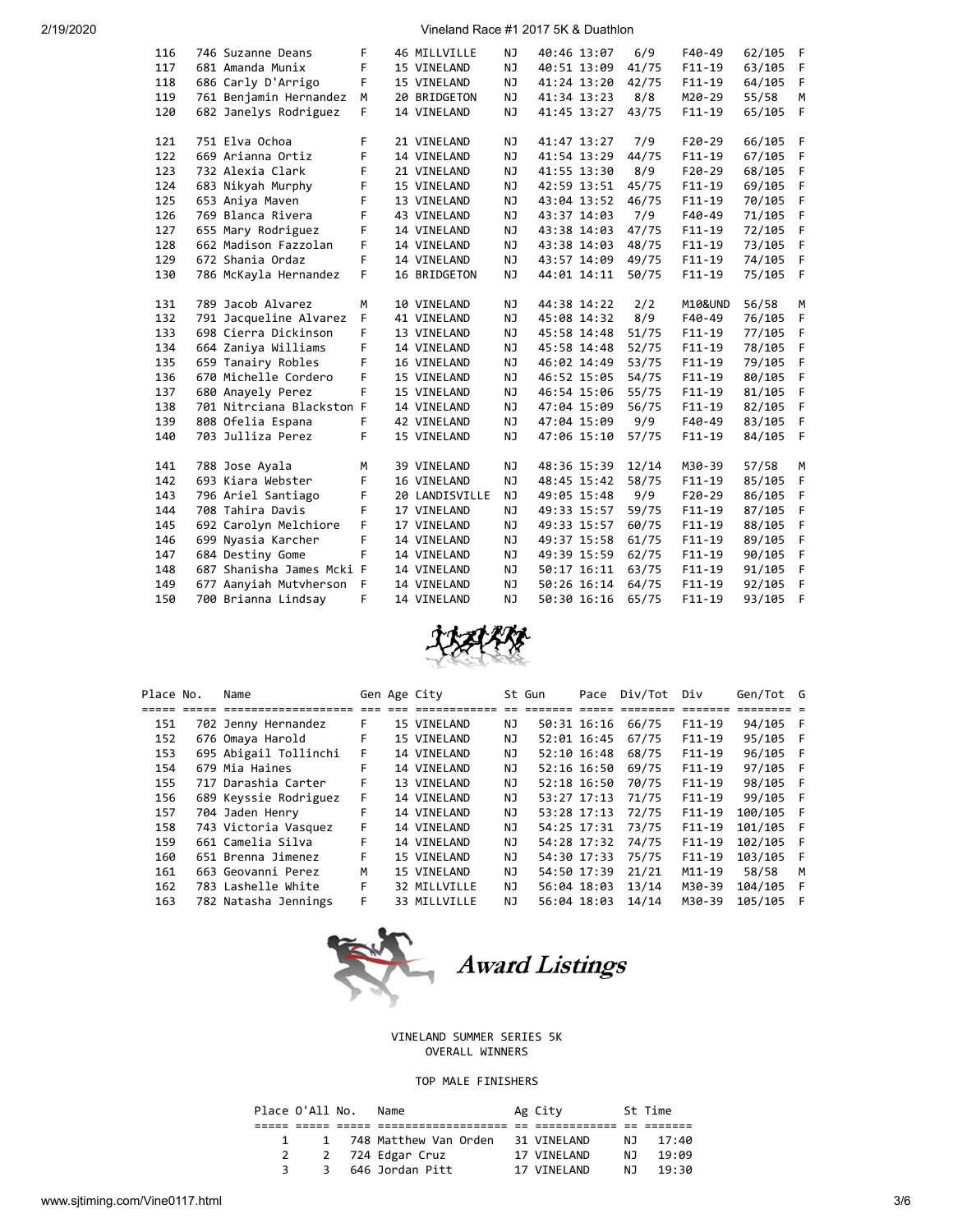| 4           | 4  | 758 Estevan Barreras | 27 MILLVILLE | NJ. | 19:43 |
|-------------|----|----------------------|--------------|-----|-------|
| 5.          | 5. | 773 Brandon Platt    | 34 MILLVILLE | NJ. | 19:58 |
| 6           | 6  | 798 Daniel Chavez    | 20 VINELAND  | NJ. | 20:17 |
| $7^{\circ}$ | 7  | 696 Sergio Custodio  | 29 VINELAND  | NJ. | 20:23 |
| 8           | 8  | 674 Ahmad Graves El  | 42 VINELAND  | NJ. | 20:42 |
| 9           | 9  | 777 Naseem Siddigui  | 46 VINELAND  | NJ. | 20:43 |
| 10          | 11 | 713 Jason Hgland     | 19 AUDUBON   | NJ. | 20:50 |

## TOP FEMALE FINISHERS

|   | Place O'All No. | Name                 | Ag City            |    | St Time |
|---|-----------------|----------------------|--------------------|----|---------|
|   |                 |                      |                    |    |         |
| 1 | 13              | 650 Anna Centuolo    | 37 VINELAND        | ΝJ | 21:14   |
| 2 | 15              | 721 Sara Loew        | 16 NEWPORT         | NJ | 21:56   |
| 3 | 26              | 755 Kimberly Zarate  | 15 VINELAND        | NJ | 24:41   |
| 4 | 31              | 797 Amber Lupton     | 15 MILLVILLE       | NJ | 25:16   |
| 5 | 33              | 660 Jessica Melo     | 15 VINELAND        | NJ | 25:23   |
| 6 | 37              | 768 Sydney Caromano  | 16 MILLVILLE       | NJ | 25:44   |
| 7 | 39              | 749 Amanda McCloskey | 27 VINELAND        | NJ | 27:02   |
| 8 | 43              | 770 Gwen Stark       | 52 EGG HARBOR T NJ |    | 27:23   |
| 9 | 44              | 802 Xochil Ramirez   | 28 VINELAND        | ΝJ | 27:28   |



### MALE AGE GROUP: 1 - 10

|  | Place O'All No. | Name                    | Age City     |     | St Time |  |
|--|-----------------|-------------------------|--------------|-----|---------|--|
|  |                 |                         |              |     |         |  |
|  |                 | 36 - 776 Doninic Cosone | 10 BRIDGETON | N T | - 25:44 |  |
|  | 131             | 789 Jacob Alvarez       | 10 VINFLAND  | N T | 44:38   |  |
|  |                 |                         |              |     |         |  |

#### FEMALE AGE GROUP: 1 - 10

|  | Place O'All No. | Name               |            | Age City           |      | St Time |  |
|--|-----------------|--------------------|------------|--------------------|------|---------|--|
|  |                 | ------------------ | ___<br>___ |                    | $ -$ |         |  |
|  | 58              | 779 Aubrey Harrell |            | 08 MAYS LANDING NJ |      | 30:02   |  |

#### MALE AGE GROUP: 11 - 19

|    | Place O'All No. | Name                    | Age City     |    | St Time |
|----|-----------------|-------------------------|--------------|----|---------|
|    |                 |                         |              |    |         |
| 1  | 2               | 724 Edgar Cruz          | 17 VINELAND  | ΝJ | 19:09   |
| 2  | 3               | 646 Jordan Pitt         | 17 VINELAND  | ΝJ | 19:30   |
| 3  | 11              | 713 Jason Hgland        | 19 AUDUBON   | ΝJ | 20:50   |
| 4  | 16              | 658 Christian Rodriguez | 16 VINELAND  | ΝJ | 21:57   |
| 5  | 17              | 647 Felix Torres        | 18 VINELAND  | ΝJ | 22:12   |
| 6  | 18              | 722 Josh Loew           | 18 NEWPORT   | ΝJ | 22:25   |
| 7  | 22              | 754 Anthony Johnson     | 19 BRIDGETON | ΝJ | 23:22   |
| 8  | 28              | 812 Derick Rivera       | 15 VINELAND  | ΝJ | 24:55   |
| 9  | 29              | 750 Isaac Ochoa         | 16 VINELAND  | ΝJ | 24:58   |
| 10 | 34              | 685 Nikalay Grashev     | 16 VINELAND  | 68 | 25:30   |

## FEMALE AGE GROUP: 11 - 19

|    | Place O'All No. | Name                  | Age City                  |     | St Time |
|----|-----------------|-----------------------|---------------------------|-----|---------|
|    |                 |                       |                           |     |         |
| 1  | 10              | 728 Audrey O'Neill    | 17 DISQUALIFIED NO FINISH |     |         |
| 2  | 15              | 721 Sara Loew         | 16 NEWPORT                | NJ  | 21:56   |
| 3  | 26              | 755 Kimberly Zarate   | 15 VINELAND               | NJ  | 24:41   |
| 4  | 31              | 797 Amber Lupton      | 15 MILLVILLE              | NJ. | 25:16   |
| 5  | 33              | 660 Jessica Melo      | 15 VINELAND               | NJ  | 25:23   |
| 6  | 37              | 768 Sydney Caromano   | 16 MILLVILLE              | NJ  | 25:44   |
| 7  | 46              | 762 Ibette Cruz-Lopez | 19 VINELAND               | NJ  | 27:49   |
| 8  | 47              | 729 Emily O'Neill     | 17 VINELAND               | NJ  | 27:56   |
| 9  | 51              | 801 Siera Rivera      | 16 VINELAND               | NJ  | 29:11   |
| 10 | 56              | 727 Nayeh Garcia      | 18 BRIDGETON              | ΝJ  | 29:57   |

# MALE AGE GROUP: 20 - 29

|   | Name                 |                                                                    |                                                         | St Time |
|---|----------------------|--------------------------------------------------------------------|---------------------------------------------------------|---------|
|   |                      |                                                                    |                                                         |         |
|   |                      |                                                                    | N J                                                     | 19:43   |
|   |                      |                                                                    | N T                                                     | 20:17   |
| 7 |                      |                                                                    | N T                                                     | 20:23   |
|   | Place O'All No.<br>6 | 4 758 Estevan Barreras<br>798 Daniel Chavez<br>696 Sergio Custodio | Age City<br>27 MTIIVTIIF<br>20 VINELAND<br>29 VTNFI AND |         |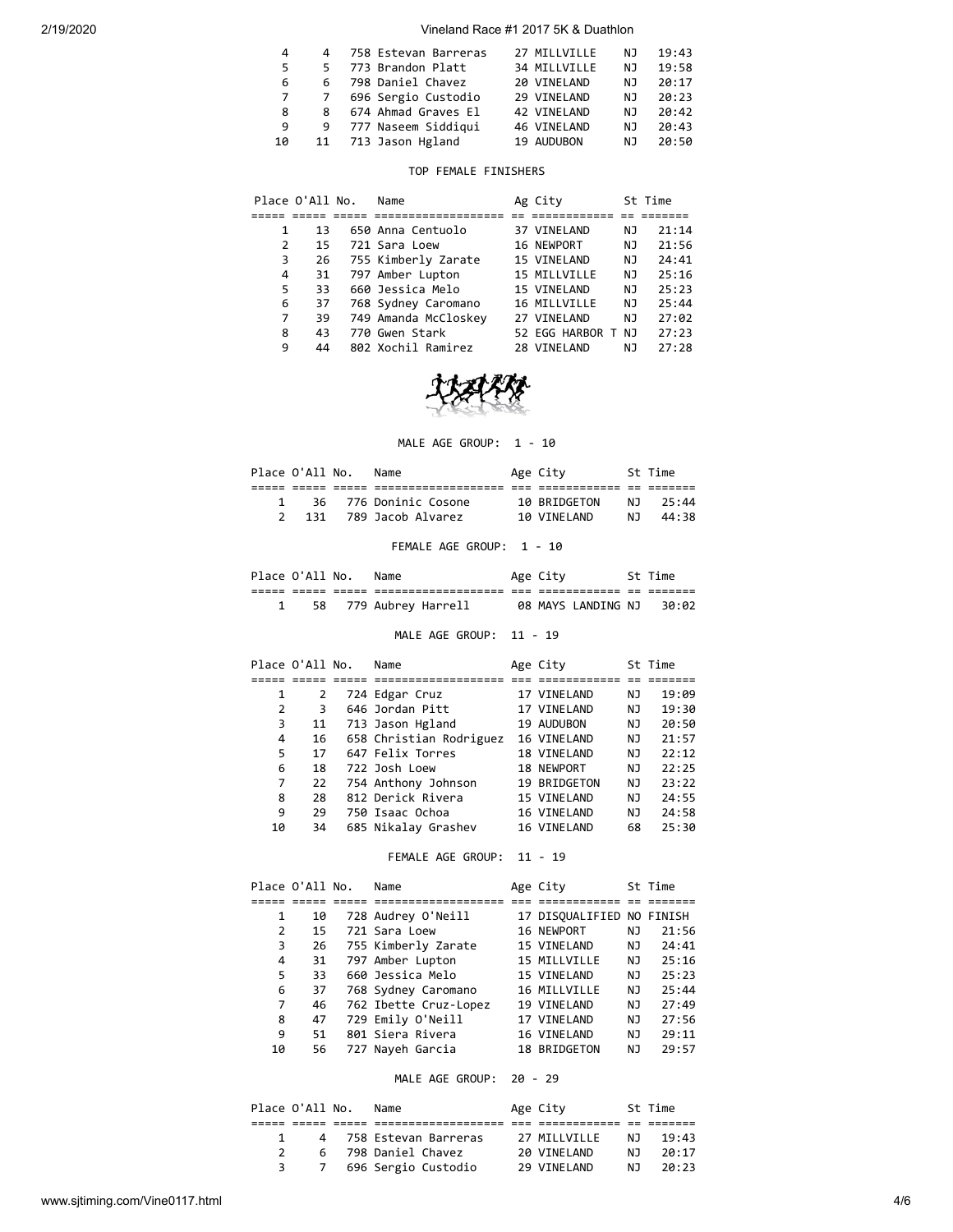| 4   | 14 760 Steven Rosado       | 28 VINELAND  |     | NJ 21:24 |
|-----|----------------------------|--------------|-----|----------|
| 5.  | 21 804 Ankit Sharma        | 21 VINELAND  |     | NJ 23:21 |
| 6 — | 25 790 Xavier Malloy       | 21 VINELAND  | NJ. | 24:20    |
|     | 7 65 775 Balvi Tinoa       | 25 VINELAND  | NJ. | 30:58    |
| 8   | 119 761 Benjamin Hernandez | 20 BRIDGETON |     | NJ 41:34 |

## FEMALE AGE GROUP: 20 - 29

|    | Place O'All No. | Name                 | Age City       |    | St Time |
|----|-----------------|----------------------|----------------|----|---------|
|    |                 |                      |                |    |         |
| 1  | 39              | 749 Amanda McCloskey | 27 VINELAND    | ΝJ | 27:02   |
| 2  | 44              | 802 Xochil Ramirez   | 28 VINELAND    | NJ | 27:28   |
| 3  | 70              | 792 Leanne Kuhn      | 24 MILLVILLE   | NJ | 32:04   |
| 4  | 72              | 735 Amanda Grissman  | 21 VINELAND    | NJ | 32:16   |
| 5. | 89              | 757 Amber Myers      | 27 VINELAND    | ΝJ | 34:48   |
| 6  | 110             | 739 Gabrielle Higbee | 27 FORTESCUE   | NJ | 39:20   |
| 7  | 121             | 751 Elva Ochoa       | 21 VINELAND    | ΝJ | 41:47   |
| 8  | 123             | 732 Alexia Clark     | 21 VINELAND    | ΝJ | 41:55   |
| 9  | 143             | 796 Ariel Santiago   | 20 LANDISVILLE | NJ | 49:05   |

#### MALE AGE GROUP: 30 - 39

|               | Place O'All No. | Name                  | Age City     |     | St Time |
|---------------|-----------------|-----------------------|--------------|-----|---------|
|               |                 |                       |              |     |         |
|               | $\mathbf{1}$    | 748 Matthew Van Orden | 31 VINELAND  | NJ. | 17:40   |
| $\mathcal{P}$ |                 | 5 773 Brandon Platt   | 34 MILLVILLE | NJ  | 19:58   |
| 3             |                 | 23 726 Marc Maguire   | 38 VINELAND  | NJ. | 23:46   |
| 4             | 45              | 771 Oscar Hernandez   | 36 VINELAND  | NJ  | 27:48   |
| 5.            | 85              | 803 Jose Casa         | 30 VINELAND  | NJ. | 34:17   |
| 6             | 141             | 788 Jose Ayala        | 39 VINELAND  | NJ  | 48:36   |

## FEMALE AGE GROUP: 30 - 39

|                | Place O'All No. | Name                    | Age City     |    | St Time |
|----------------|-----------------|-------------------------|--------------|----|---------|
|                |                 |                         |              |    |         |
| $\mathbf{1}$   | 13              | 650 Anna Centuolo       | 37 VINELAND  | ΝJ | 21:14   |
| $\overline{2}$ | 53              | 795 Latoya Murray       | 30 VINELAND  | NJ | 29:19   |
| 3              | 55              | 809 Kaitlin Steffenhage | 31 GLASSBORO | NJ | 29:55   |
| 4              | 74              | 772 Leticia Hernandez   | 35 VINELAND  | ΝJ | 32:44   |
| 5.             | 75              | 800 Marita Soto         | 39 VINELAND  | ΝJ | 32:48   |
| 6              | 98              | 725 Laura Maguire       | 33 VINELAND  | ΝJ | 36:23   |
| 7              | 162             | 783 Lashelle White      | 32 MILLVILLE | NJ | 56:04   |
| 8              | 163             | 782 Natasha Jennings    | 33 MILLVILLE | ΝJ | 56:04   |

#### MALE AGE GROUP: 40 - 49

|    | Place O'All No. | Name                   | Age City      |    | St Time |
|----|-----------------|------------------------|---------------|----|---------|
|    |                 |                        |               |    |         |
| 1  | 8               | 674 Ahmad Graves El    | 42 VINELAND   | ΝJ | 20:42   |
| 2  | 9               | 777 Naseem Siddigui    | 46 VINELAND   | ΝJ | 20:43   |
| 3  | 12              | 765 James Thompson     | 40 PITTSGROVE | ΝJ | 21:08   |
| 4  | 20              | 752 Argeo Ochoa        | 46 VINELAND   | ΝJ | 22:46   |
| 5  | 30              | 747 Patrick Shropshire | 41 MTIIVTIIF  | ΝJ | 25:12   |
| 6  | 32              | 753 Kenny Blizzard     | 40 VINELAND   | ΝJ | 25:19   |
| 7  | 38              | 723 Timothy Gannotta   | 49 VINELAND   | ΝJ | 25:48   |
| 8  | 41              | 793 Kevin Holmes       | 46 MILLVILLE  | NJ | 27:06   |
| 9  | 42              | 738 Craig Minarich     | 41 NEWFIELD   | NJ | 27:13   |
| 10 | 48              | 774 Yoan Feliz         | 40 VINELAND   | ΝJ | 28:21   |
|    |                 |                        |               |    |         |

### FEMALE AGE GROUP: 40 - 49

|   | Place O'All No. | Name                   | Age City         |    | St Time |
|---|-----------------|------------------------|------------------|----|---------|
|   |                 |                        |                  |    |         |
| 1 | 49              | 784 Karla Dolores      | 43 VINELAND      | ΝJ | 28:51   |
| 2 | 60              | 733 Toni Coslop        | 49 MTI I VTI I F | ΝJ | 30:29   |
| 3 | 81              | 737 Elizabeth Cooney   | 43 VINELAND      | ΝJ | 33:37   |
| 4 | 93              | 767 Candice Schwed     | 46 VINELAND      | ΝJ | 35:51   |
| 5 | 103             | 731 Tara Webb          | 45 VINELAND      | ΝJ | 37:23   |
| 6 | 116             | 746 Suzanne Deans      | 46 MILLVILLE     | NJ | 40:46   |
| 7 | 126             | 769 Blanca Rivera      | 43 VINELAND      | ΝJ | 43:37   |
| 8 | 132             | 791 Jacqueline Alvarez | 41 VINELAND      | ΝJ | 45:08   |
| 9 | 139             | 808 Ofelia Espana      | 42 VINELAND      | ΝJ | 47:04   |

### MALE AGE GROUP: 50 - 59

|              | $\mathbf{v}$ | NO.            |                                                |                |                              |                  |                    |
|--------------|--------------|----------------|------------------------------------------------|----------------|------------------------------|------------------|--------------------|
| ---<br>----- | ---<br>_____ | _____<br>_____ | ----------------<br>--<br>-------------------- | $- - -$<br>--- | ____________<br>____________ | $- -$<br>$=$ $-$ | _______<br>------- |